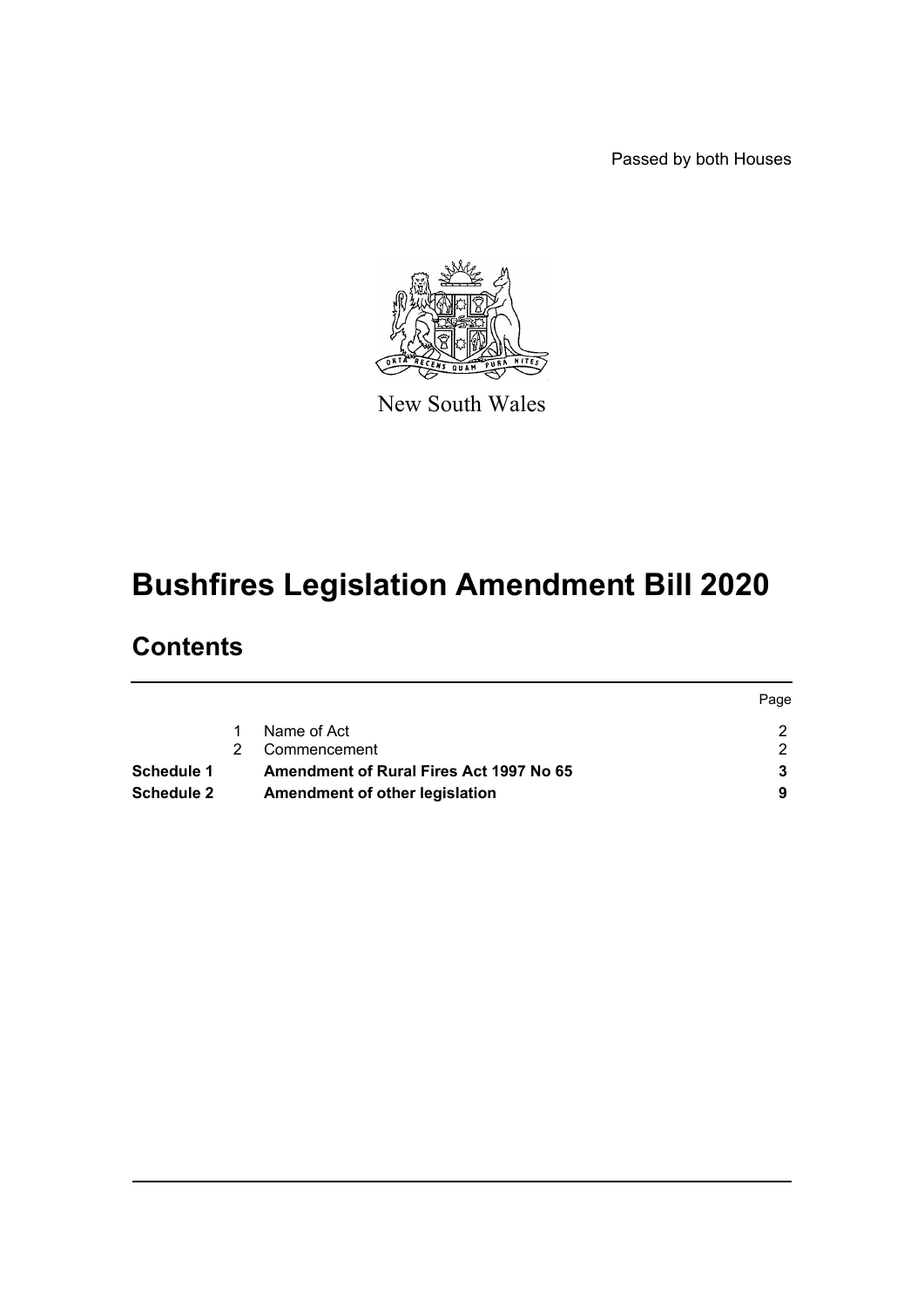*I certify that this public bill, which originated in the Legislative Assembly, has finally passed the Legislative Council and the Legislative Assembly of New South Wales.*

> *Clerk of the Legislative Assembly. Legislative Assembly, Sydney, , 2020*



New South Wales

# **Bushfires Legislation Amendment Bill 2020**

Act No , 2020

An Act to amend the *Rural Fires Act 1997* and other legislation in response to an inquiry into the 2019–2020 bushfire season.

*I have examined this bill and find it to correspond in all respects with the bill as finally passed by both Houses.*

*Assistant Speaker of the Legislative Assembly.*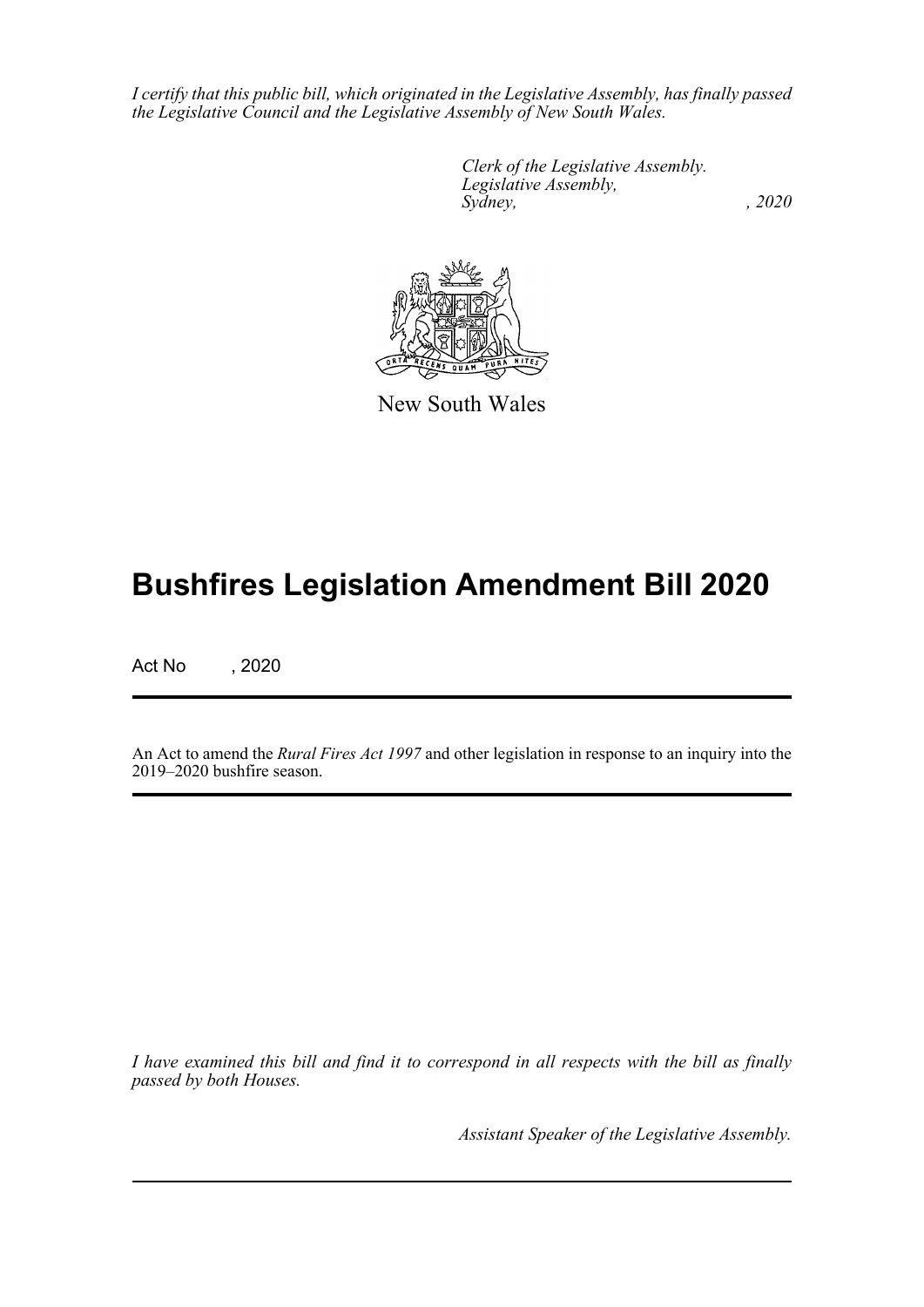#### <span id="page-2-0"></span>**The Legislature of New South Wales enacts—**

#### **1 Name of Act**

This Act is the *Bushfires Legislation Amendment Act 2020*.

#### <span id="page-2-1"></span>**2 Commencement**

- (1) This Act commences on the date of assent to this Act, except as provided by subsection (2).
- (2) Schedule 1[26] commences on a day to be appointed by proclamation.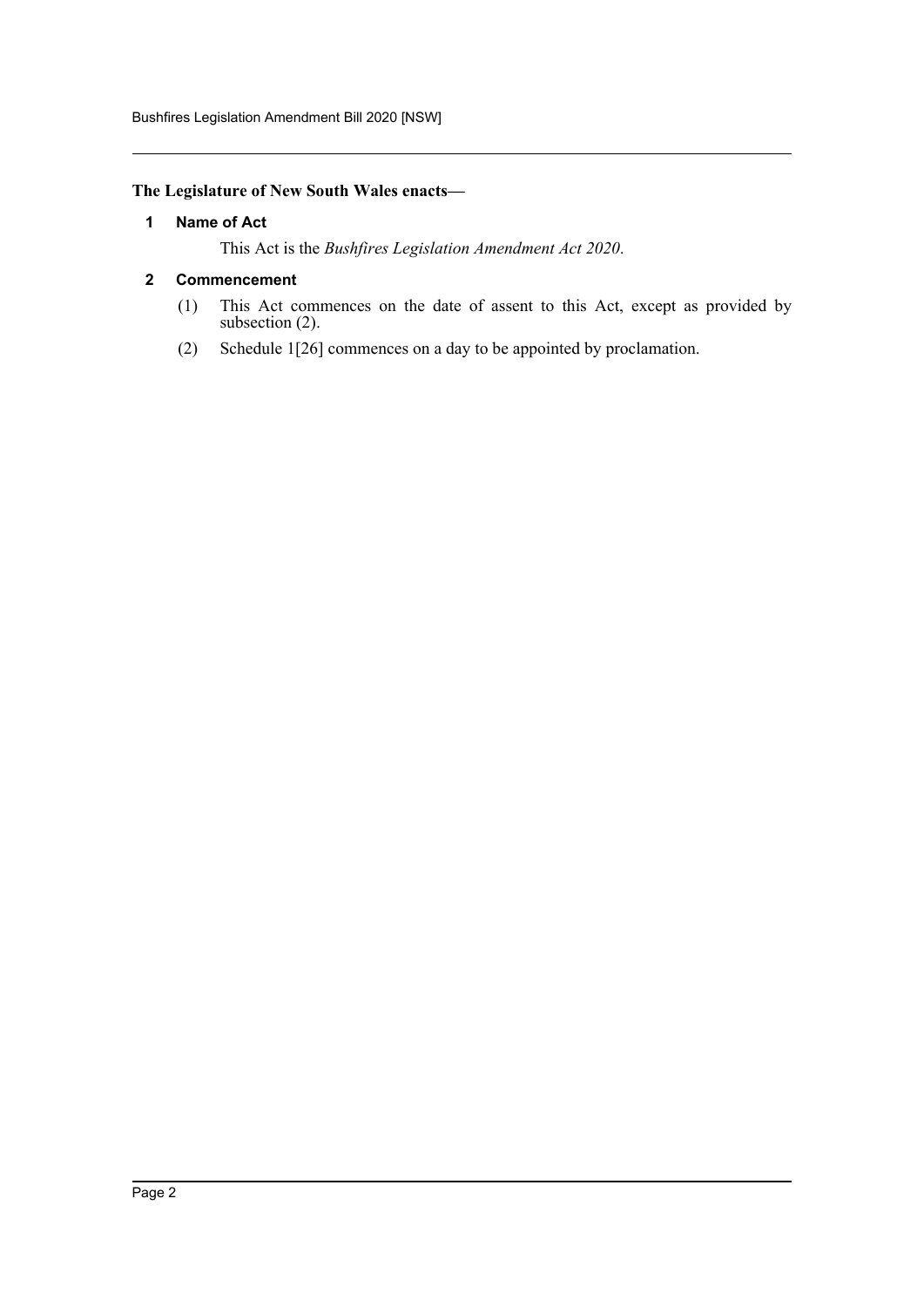# <span id="page-3-0"></span>**Schedule 1 Amendment of Rural Fires Act 1997 No 65**

### **[1] Section 47 Membership and procedure of Bush Fire Co-ordinating Committee**

Omit "14 members" from section 47(1). Insert instead "20 members".

#### **[2] Section 47(1)(c)**

Omit section  $47(1)(c)$  and (d). Insert instead—

- (c) 3 persons nominated by the Secretary of the Department of Planning, Industry and Environment—
	- (i) 1 of whom is a person employed in the Energy, Climate Change and Sustainability Division of the Department, and
	- (ii) 1 of whom is a person employed in the Catchment and Lands— NSW Crown Lands Division of the Department, and
	- (iii) 1 of whom is a person employed in the National Parks and Wildlife Service,

#### **[3] Section 47(1)(e)**

Omit "the Local Government and Shires Association of New South Wales". Insert instead "Local Government NSW".

#### **[4] Section 47(1)(h)**

Omit "Minister for the Environment".

Insert instead "Minister for Energy and Environment".

#### **[5] Section 47(1)(k)**

Omit "the Ministry for Police and Emergency Services". Insert instead "Resilience NSW".

#### **[6] Section 47(1)(m)**

Insert after section  $47(1)(1)$ —

- (m) a person appointed by the Minister on the recommendation of the New South Wales Aboriginal Land Council,
- (n) a person employed in Fire and Rescue NSW nominated by the Fire Brigade Employees Union,
- (o) a person nominated by NTSCorp Limited (ACN 098 971 209),
- (p) a person nominated by the Minister to promote the integrity of cultural burning,
- (q) a volunteer rural fire fighter nominated by the NSW Rural Fire Service Association Inc,
- (r) a fire fighter nominated by the Public Service Association.

#### **[7] Section 48 Functions of Bush Fire Co-ordinating Committee**

Omit "a performance audit under section 62A with respect to implementation of bush fire risk management plans" from section 48(2A).

Insert instead "an audit under section 62A of bush fire management plans".

#### **[8] Section 62A, heading**

Omit the heading. Insert instead—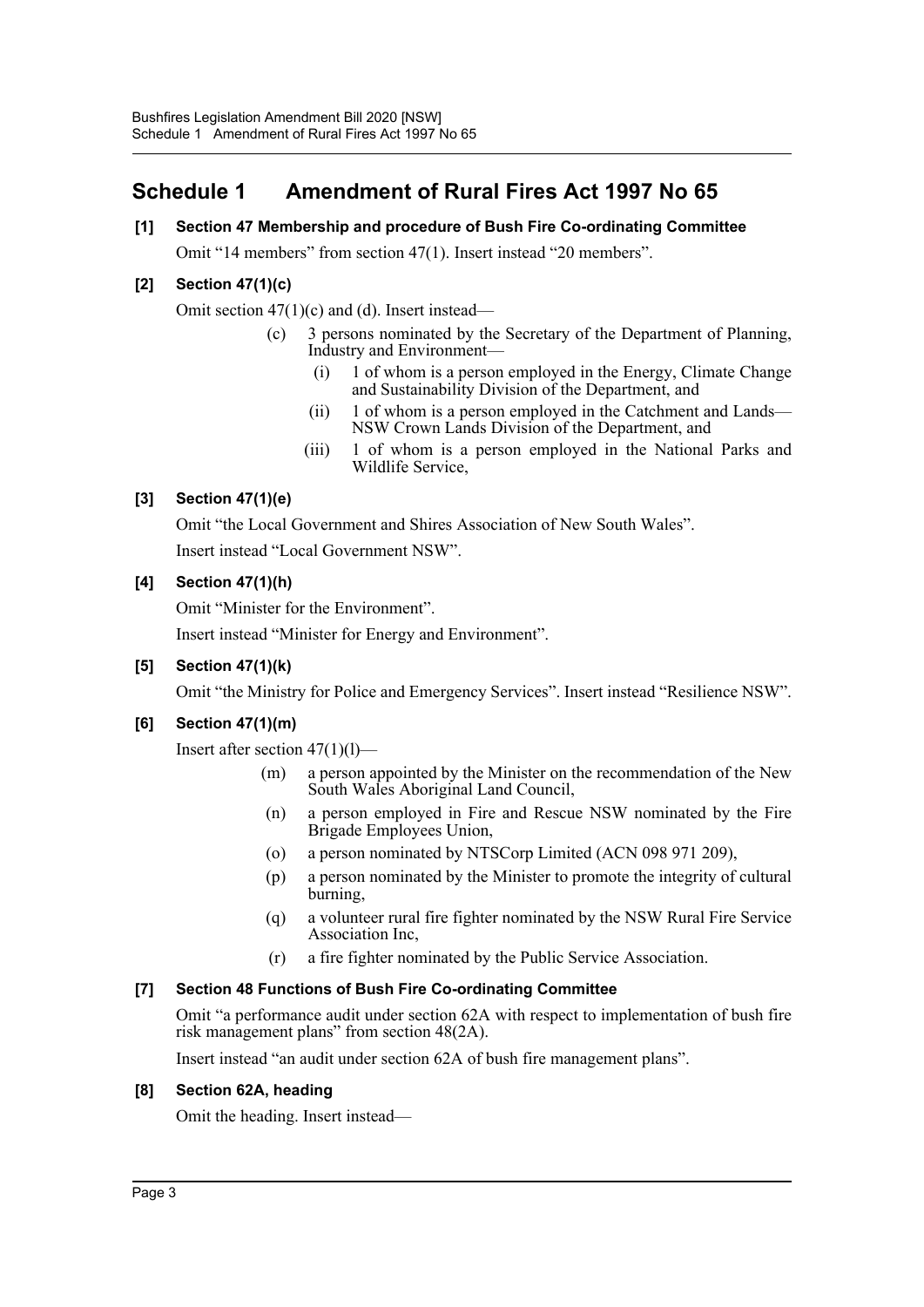#### **62A Audits of bush fire management plans**

#### **[9] Section 62A(1)**

Omit "a performance audit of the implementation of bush fire risk management plans". Insert instead "an audit of bush fire management plans".

#### **[10] Section 62A(2)**

Omit "a performance audit". Insert instead "an audit".

#### **[11] Section 62A(4)**

Omit "performance".

#### **[12] Section 65AA**

Insert before section 65A—

#### **65AA "Owner" or "occupier" includes "public authority"**

To avoid doubt, a reference in this Division to an owner or occupier of land includes a reference to a public authority if the land is owned or occupied by, or vested in or under the control or management of, the public authority.

#### **[13] Section 65A Hazard management officers**

Insert at the end of the section—

(2) A hazard management officer may exercise a function under this Division in relation to a public authority only if the officer is a member of the Service who is of or above the rank of Superintendent.

#### **[14] Section 66 Bush fire hazard reduction notices**

Omit "(not being a public authority) of any land" from section 66(1). Insert instead "of land".

#### **[15] Section 66(8)**

Omit the penalty. Insert instead—

Maximum penalty—

- (a) for a corporation or public authority—100 penalty units, or
- (b) for an individual—50 penalty units or imprisonment for 12 months.

#### **[16] Section 73 Bush fire hazard reduction by Commissioner**

Omit section 73(1)(c).

#### **[17] Section 73(2)**

Omit "subsection  $(1)(a)$ – $(c)$ ". Insert instead "subsection  $(1)(a)$  or  $(b)$ ".

#### **[18] Section 74CA**

Insert after section 74C—

#### **74CA Misdirected complaints**

(1) A written communication made to a public authority (other than the relevant local authority) that, if it were made to the Commissioner or the relevant local authority, would be a bush fire hazard complaint relating to land owned or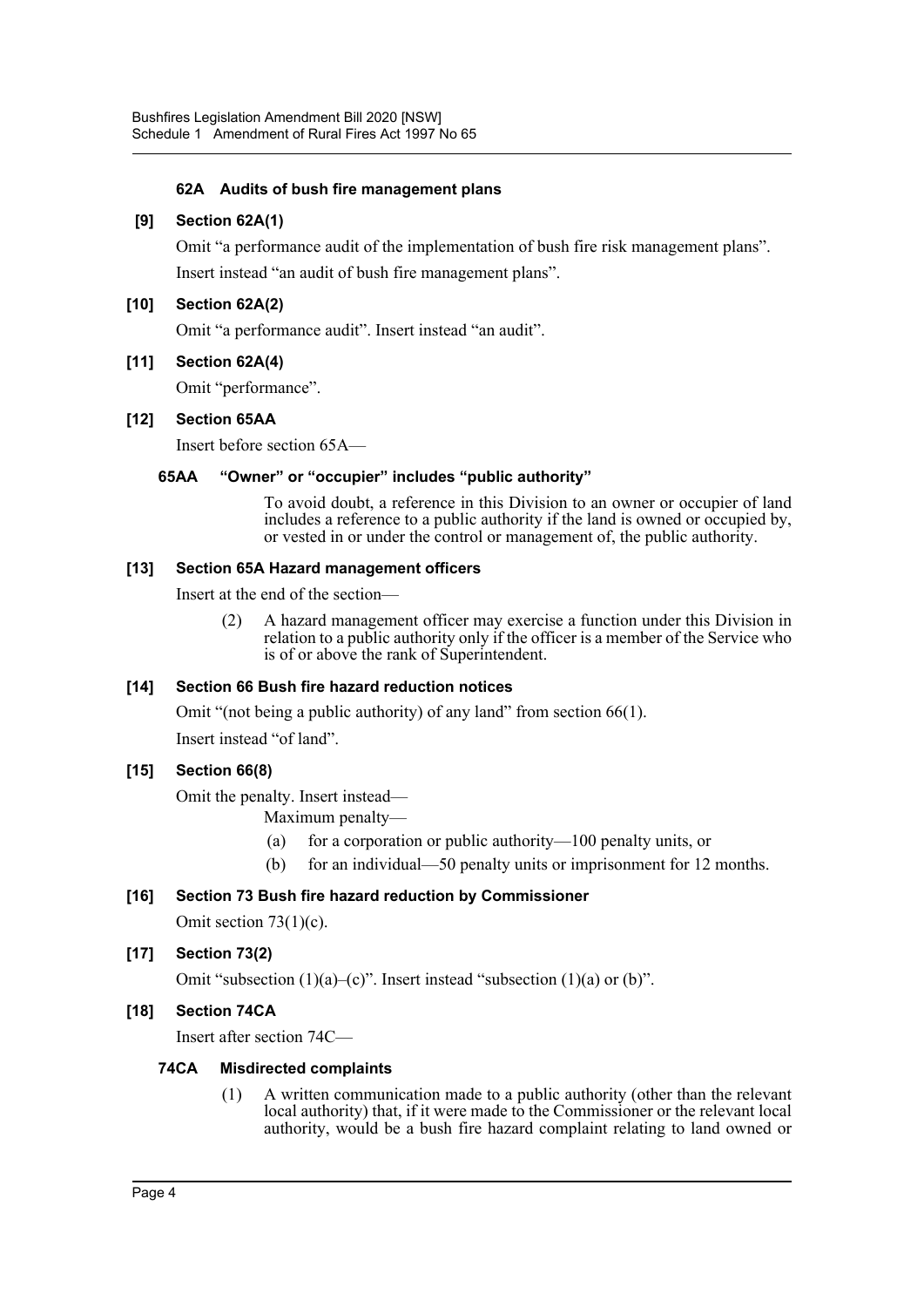occupied by, or vested in or under the control or management of, the public authority—

- (a) must be referred by the public authority to the Commissioner within 14 days of receipt of the communication, and
- (b) is taken to be a bush fire hazard complaint for the purposes of this Division even though it was not made to the Commissioner or the relevant local authority.
- (2) Despite subsection (1)(b) and section 74C(4), written notice of the communication does not need to be given to the public authority.
- (3) In this section, *relevant local authority* means the local authority of the local government area in which the land to which the written communication relates is located.

#### **[19] Section 74E Action that may be taken by Commissioner if bush fire hazard exists**

Omit "(other than land for which a public authority is responsible)" from section 74E(1).

#### **[20] Section 74E(2) and (3)**

Omit the subsections.

#### **[21] Section 75 Definitions**

Omit "(other than excluded land)" from the definition of *adjoining owners*.

#### **[22] Section 75, definition of "excluded land"**

Omit the definition.

#### **[23] Section 100P Definitions**

Insert in alphabetical order—

*Rural Boundary Clearing Code*—see section 100RA.

*rural zone* means each of the following land use zones under the Standard Instrument, or a zone under another instrument that is equivalent to 1 of the following zones—

- (a) Zone RU1 Primary Production,
- (b) Zone RU2 Rural Landscape,
- (c) Zone RU3 Forestry,
- (d) Zone RU4 Primary Production Small Lots,
- (e) Zone RU5 Village,
- (f) Zone RU6 Transition.

#### **[24] Section 100R, heading**

#### Insert "**in accordance with 10/50 Vegetation Clearing Code of Practice**" after "**work**".

#### **[25] Section 100R(9)(e)**

Omit the paragraph. Insert instead—

(e) Part 5A of the *Local Land Services Act 2013*,

#### **[26] Sections 100RA and 100RB**

Insert after section 100R—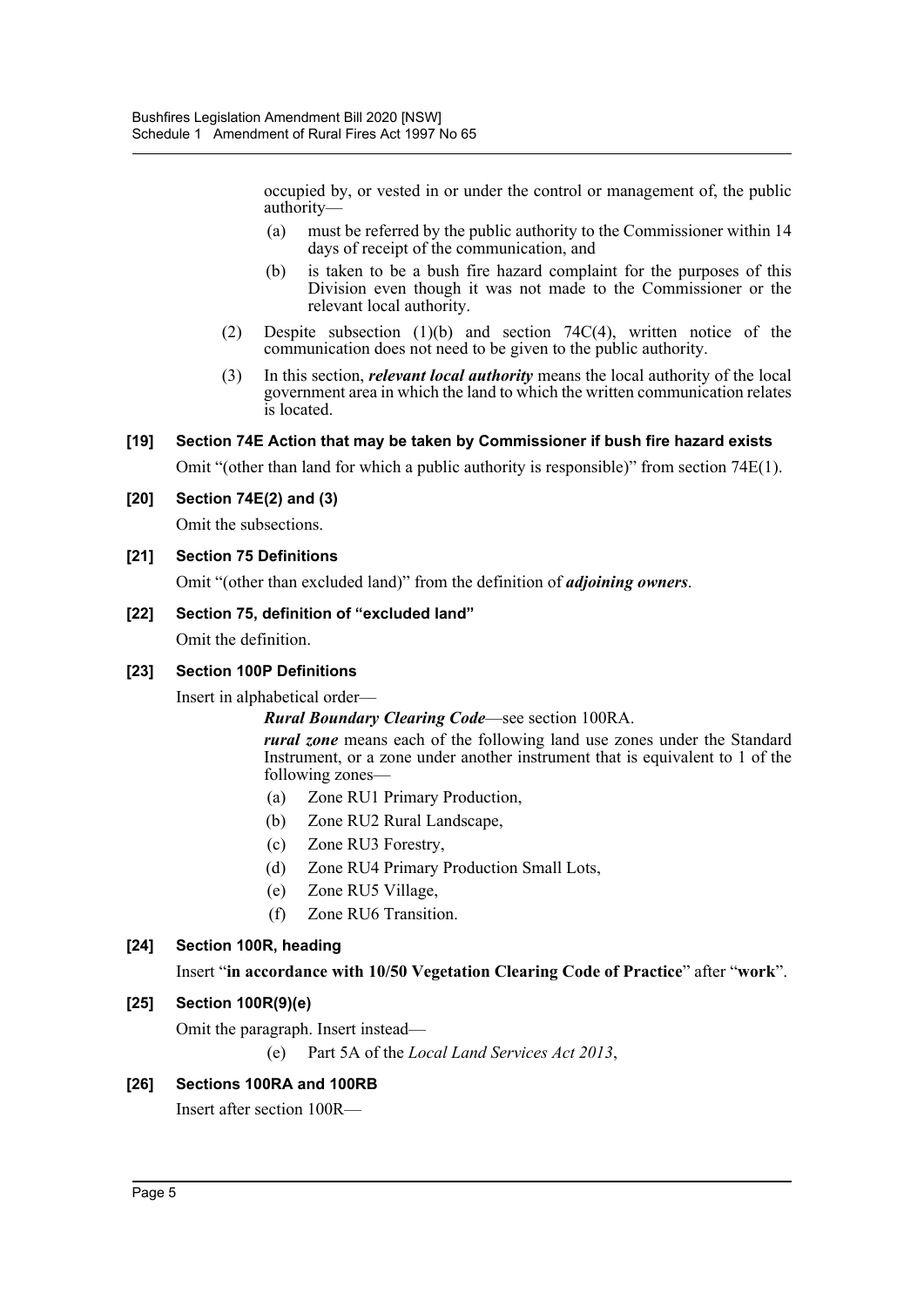#### **100RA Rural Boundary Clearing Code**

- (1) The Minister may make a code (the *Rural Boundary Clearing Code*) for the purposes of this Division.
- (2) Power to make the Rural Boundary Clearing Code includes power to amend or repeal the Code.
- (3) The Minister cannot make, amend or repeal the Rural Boundary Clearing Code except with the written agreement of all of the following Ministers—
	- (a) the Minister for Planning and Public Spaces,
	- (b) the Minister for Energy and Environment,
	- (c) the Minister for Agriculture and Western New South Wales.
- (4) The Rural Boundary Clearing Code may make provision for or with respect to the clearing of vegetation on land in a rural zone for the purpose of bush fire hazard reduction.
- (5) Without limiting subsection (4), the Rural Boundary Clearing Code may make provision for or with respect to the following—
	- (a) the type of vegetation that can and cannot be cleared,
	- (b) specifying the manner of clearing vegetation that can be cleared,
	- (c) requiring the consent of an owner or occupier or other person as a precondition to the clearing of vegetation,
	- (d) the clearing of vegetation in habitats of threatened species within the meaning of the *Biodiversity Conservation Act 2016*,
	- (e) the clearing of vegetation in riparian corridors,
	- (f) the management of soil erosion and landslip risks in connection with the clearing of vegetation,
	- (g) the protection of Aboriginal and other cultural heritage in connection with the clearing of vegetation.
- (6) The Rural Boundary Clearing Code may do 1 or more of the following—
	- (a) apply generally or be limited in its application by reference to specified exceptions or factors,
	- (b) apply differently according to different factors of a specified kind,
	- (c) authorise any matter or thing to be from time to time determined, applied or regulated by any specified person or body.
- (7) The Rural Boundary Clearing Code—
	- (a) must be published in the Gazette, and
	- (b) takes effect on the day on which it is published in the Gazette.
- (8) The Rural Boundary Clearing Code is to be made publicly available, as soon as practicable after publication in the Gazette, by publishing it on the NSW Rural Fire Service website.
- (9) The following provisions apply to the Rural Boundary Clearing Code, and to publication of the Code in the Gazette, in the same way as they apply to a statutory rule, and to publication of a statutory rule on the NSW legislation website—
	- (a) sections 40 and 41 of the *Interpretation Act 1987*,
	- (b) section 8 of the *Subordinate Legislation Act 1989*.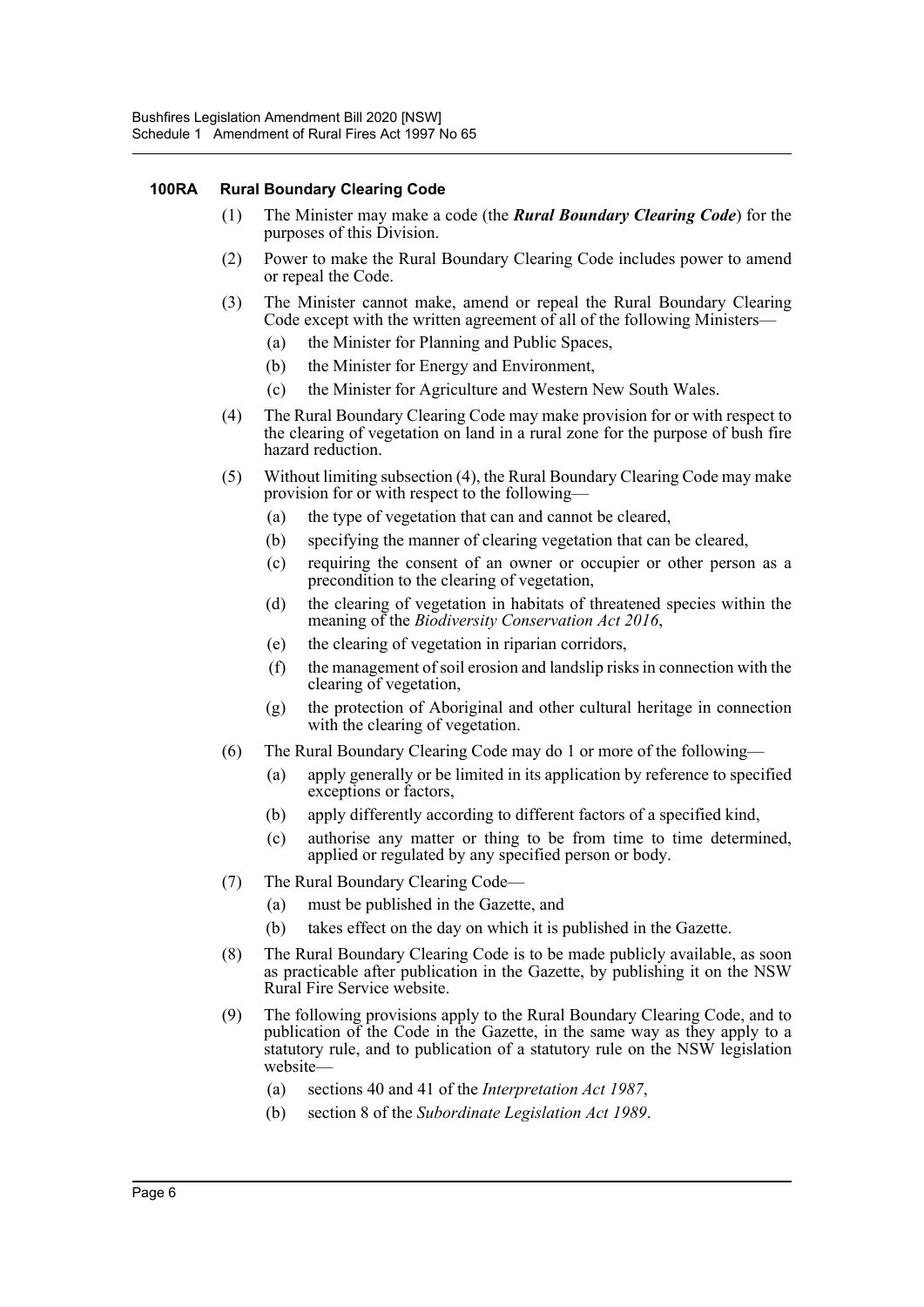#### **100RB Carrying out vegetation clearing work in accordance with Rural Boundary Clearing Code**

- (1) Vegetation clearing work may be carried out on a holding under this section if all of the following apply—
	- (a) the vegetation clearing work is carried out within 25 metres of the holding's boundary with adjoining land,
	- (b) the vegetation clearing work is carried out on land in a rural zone,
	- (c) the vegetation clearing work is carried out by or with the authority of the owner of the holding,
	- (d) the vegetation clearing work is carried out for the purpose of bush fire hazard reduction,
	- (e) a Rural Boundary Clearing Code is in force under this Division,
	- (f) the vegetation clearing work is carried out in accordance with the Rural Boundary Clearing Code.
- (2) Vegetation clearing work may be carried out under this section despite any requirement for a licence, approval, consent or other authorisation for the work made by the *Biodiversity Conservation Act 2016* or the *Environmental Planning and Assessment Act 1979* or any other Act or instrument made under an Act (other than the Rural Boundary Clearing Code).
- (3) A person is not guilty of an offence under any of the following Acts merely because of the carrying out of vegetation clearing work under this section—
	- (a) *Environmental Planning and Assessment Act 1979*,
	- (b) *Fisheries Management Act 1994*,
	- (c) *Heritage Act 1977*,
	- (d) Part 5A of the *Local Land Services Act 2013*,
	- (e) *Protection of the Environment Operations Act 1997*,
	- (f) *Soil Conservation Act 1938*.
- (4) To avoid doubt, this section does not limit or prevent the clearing of vegetation authorised under the *Local Land Services Act 2013*.
- (5) In this section—

*holding* means—

- (a) a parcel of land, or
- (b) several parcels of land (whether held under the same title or different titles, or titles of different kinds) that—
	- (i) are contiguous with one another or are separated from one another only by a road, river, creek or other watercourse, and
	- (ii) constitute or are worked as a single property.

#### **[27] Sections 138–140**

Insert after section 137—

#### **138 NSW Bushfire Inquiry—Ministerial progress reports**

The Minister must cause to be laid before each House of Parliament a report on the Government's progress in implementing all 76 recommendations of the *Final Report of the NSW Bushfire Inquiry*, dated 31 July 2020, every 3 months.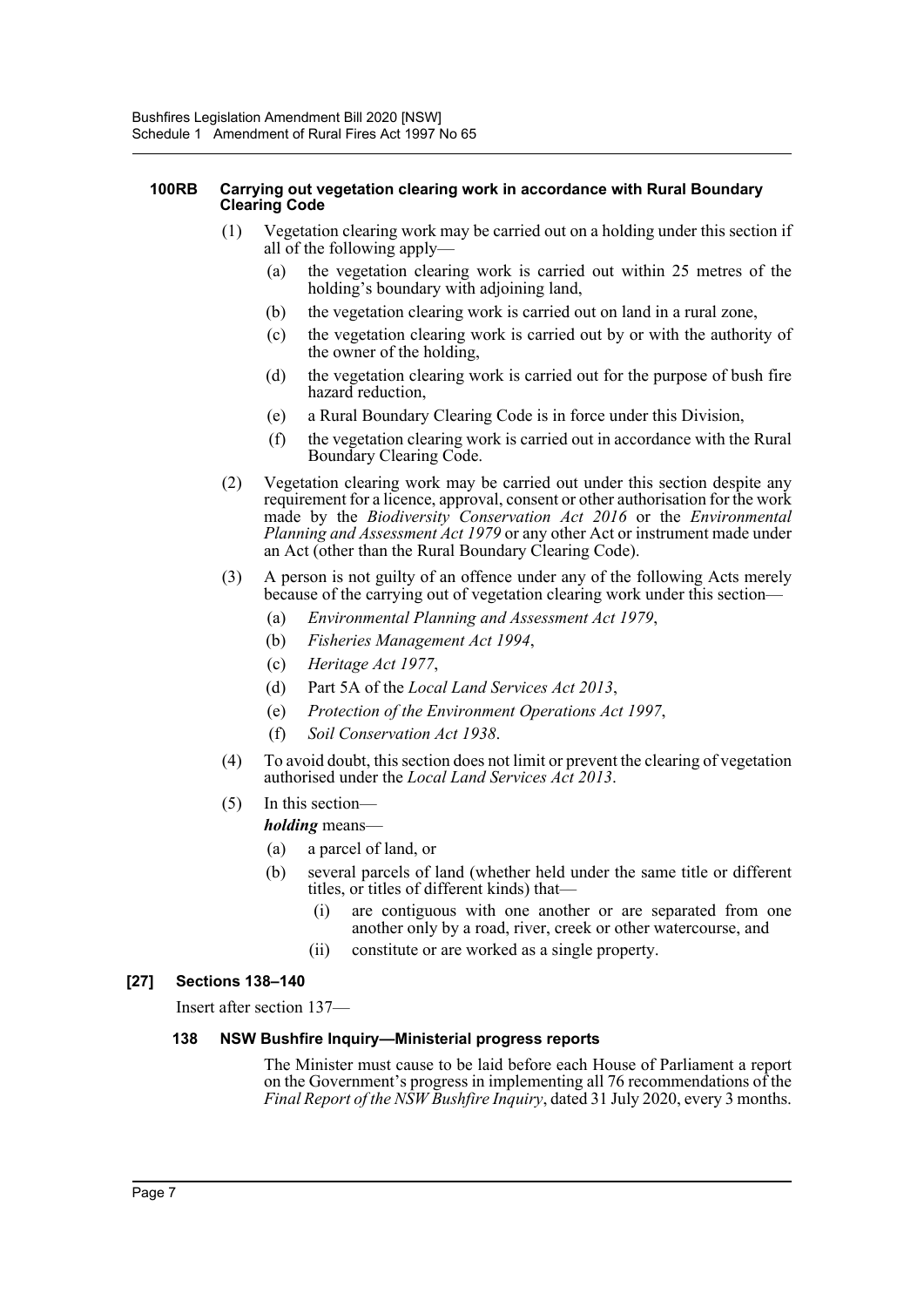#### **139 Review of Bushfires Legislation Amendment Act 2020**

- (1) The Minister must review the amendments made to this Act by the *Bushfires Legislation Amendment Act 2020* to determine whether the policy objectives of the amendments remain valid and whether the terms of the amendments remain appropriate for securing those objectives.
- (2) The review must be undertaken before 30 June 2021.
- (3) The Minister must cause to be laid before each House of Parliament a report on the outcome of the review as soon as practicable after 30 June 2021.

#### **140 Presentation of report if Parliament not sitting**

- (1) If a House of Parliament is not sitting when the Minister must cause to be laid a report before it under section 138 or 139, the Minister must present the report to the Clerk of the House concerned.
- (2) The report that is presented to the Clerk of a House—
	- (a) is, on presentation and for all purposes, taken to have been laid before the House, and
	- (b) may be printed by authority of the Clerk of the House, and
	- (c) if printed, is for all purposes taken to be a document published by or under the authority of the House, and
	- (d) must be recorded—
		- (i) for the Legislative Council, in the Minutes of Proceedings of the Legislative Council, and
		- (ii) for the Legislative Assembly, in the Votes and Proceedings of the Legislative Assembly,

on the first sitting day of the House after receipt of the report by the Clerk.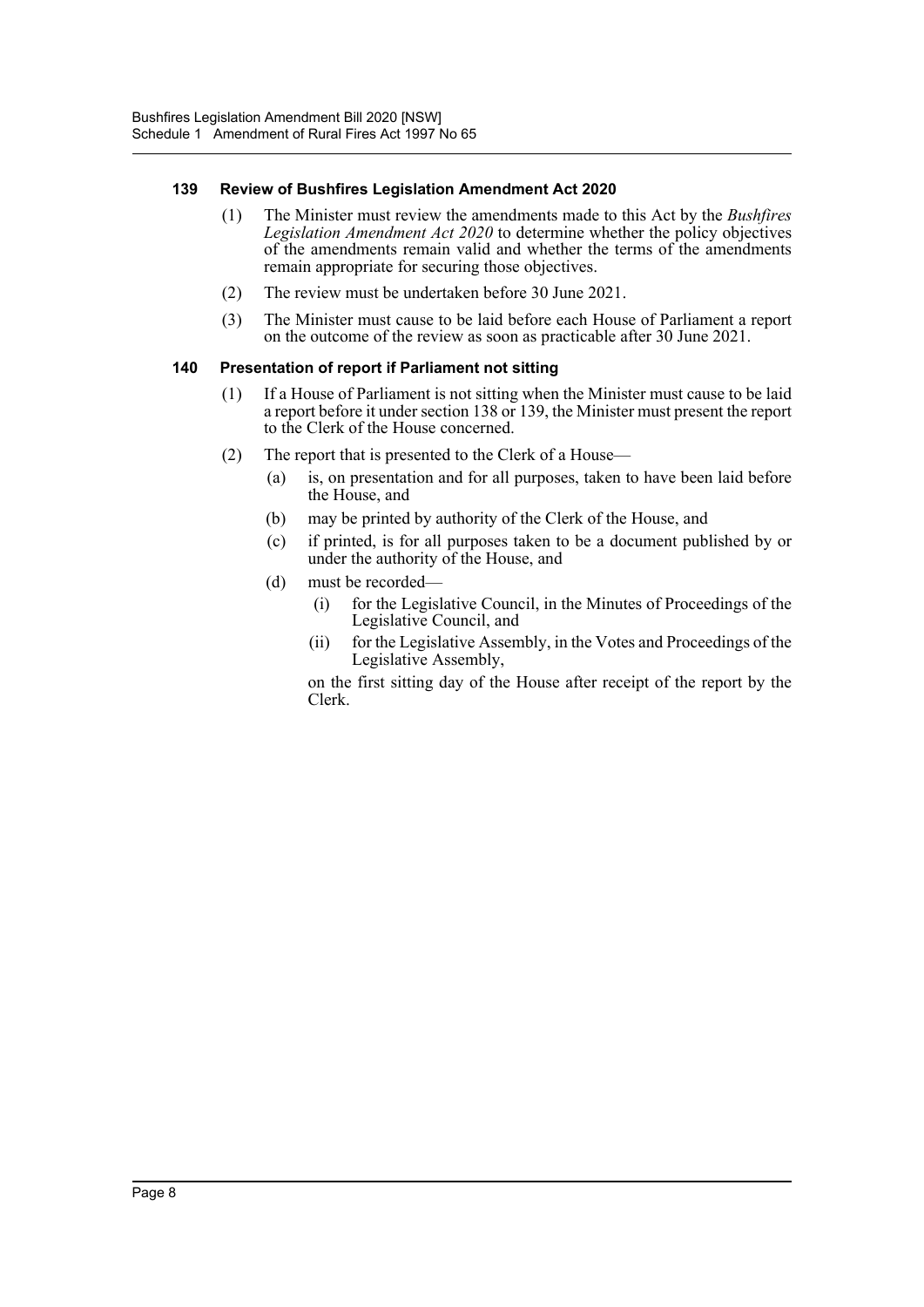# <span id="page-9-0"></span>**Schedule 2 Amendment of other legislation**

# **2.1 Biodiversity Conservation Act 2016 No 63**

#### **[1] Section 2.8 Acts authorised under other legislation etc**

Omit "section 100R" from section 2.8(1)(d)(ii). Insert instead "Part 4, Division 9".

## **[2] Section 7.2 Development or activity "likely to significantly affect threatened species"** Insert after section 7.2(2)—

- (3) Subsection  $(1)(a)$  does not apply to bushfire-affected development if—
	- (a) the proposed development—
		- (i) is the reconstruction or replacement of a bushfire-affected building or structure, and
		- (ii) will result in a building or structure that is the same, or substantially the same, as the building or structure that existed immediately before it was damaged or destroyed, and
	- (b) the development application for the bushfire-affected development is made no later than  $\tilde{2}$  years after the commencement of this subsection.
- (4) This subsection and subsections (3) and (5) are repealed 2 years after they commence.
- (5) In this section
	- *bushfire-affected building or structure* means a building or structure that—
	- (a) was destroyed or damaged as a result of bushfire in the period starting 5 August 2019 and ending 2 March 2020, and
	- (b) was, immediately before it was destroyed or damaged, lawfully erected.

*bushfire-affected development* means proposed development involving the erection of, or repairs to, a bushfire-affected building or structure.

#### **2.2 Government Sector Finance Legislation (Repeal and Amendment) Act 2018 No 70**

#### **Schedule 4.91 Rural Fires Act 1997 No 65**

Omit "performance" from section 62A(4) of the *Rural Fires Act 1997* as substituted by Schedule 4.91[1].

# **2.3 Local Land Services Act 2013 No 51**

#### **Section 60O Clearing authorised under other legislation**

Omit "section 100R" from section 60O(d)(ii). Insert instead "Part 4, Division 9".

### **2.4 National Parks and Wildlife Act 1974 No 80**

#### **Section 188H**

Insert after section 188G—

#### **188H Assets of intergenerational significance**

(1) If the Minister is satisfied that land reserved or acquired for reservation under this Act is an environmental or cultural asset of intergenerational significance,